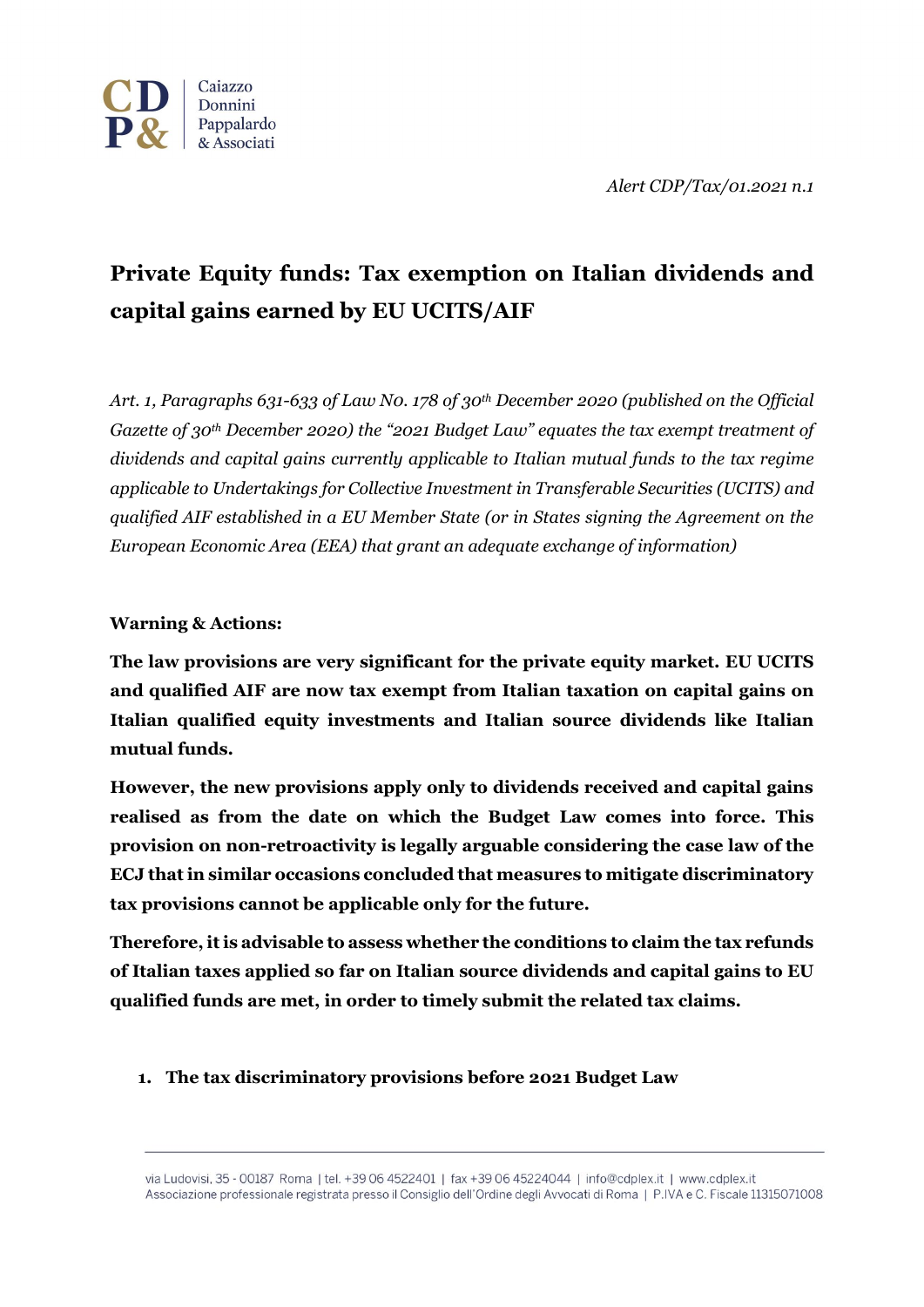

Dividends paid to UCITS and qualified AIF set up in Italy, other than real estate and Luxembourg UCITS, already authorised for subscriptions in Italy, pursuant to Art. 11-bis, Law Decree no. 512/1983, are exempt from income tax, provided that the asset management company is subject to regulatory supervision.

On the contrary, dividends paid by Italian companies to foreign UCITS and mutual funds were subject to a 26% final withholding.

Similarly, capital gains deriving from qualifying shareholdings in Italian companies (defined by Art. 67, paragraph 1, letter c) of the Italian Tax Code) realized by foreign mutual funds were subject to a 26% final substitute tax.

These provisions were discriminatory and contrary to the EU Treaty and negatively impacted private equity funds holding a controlling or a minority qualified stake in Italian companies,

## **2. The law amendment**

The 2021 Budget Law equates (from the date on which the law comes into force) the tax treatment of dividends and capital gains earned by UCITS and qualified AIFs established in EU Member States (or in States signing the Agreement on the European Economic Area (EEA) and which grant for an adequate exchange of information), with the tax treatment of dividends and capital gains earned by Italian mutual funds. The tax exemption, already applicable to Italian funds, is therefore also extended to EU UCITS and qualified AIF which, therefore, will no longer be subject to the Italian final 26% withholding tax.

In particular, 2021 Budget Law amends Art. 27 of the Presidential Decree No. 600/1973 in order to extend the tax exemption on Italian dividends paid to mutual funds (UCITS compliant with Directive No. 2009/65/EC or AIFs whose manager is subject to regulatory supervision in the Country of establishment pursuant to Directive No. 2011/61/EU) established in EU Member States and in States signing the Agreement on the EEA and granting an adequate exchange of information. Similar provisions have been introduced on taxation of capital gains on Italian equities.

**3. Tax considerations on the provision that applies the tax exemption only to future dividends and capital gains**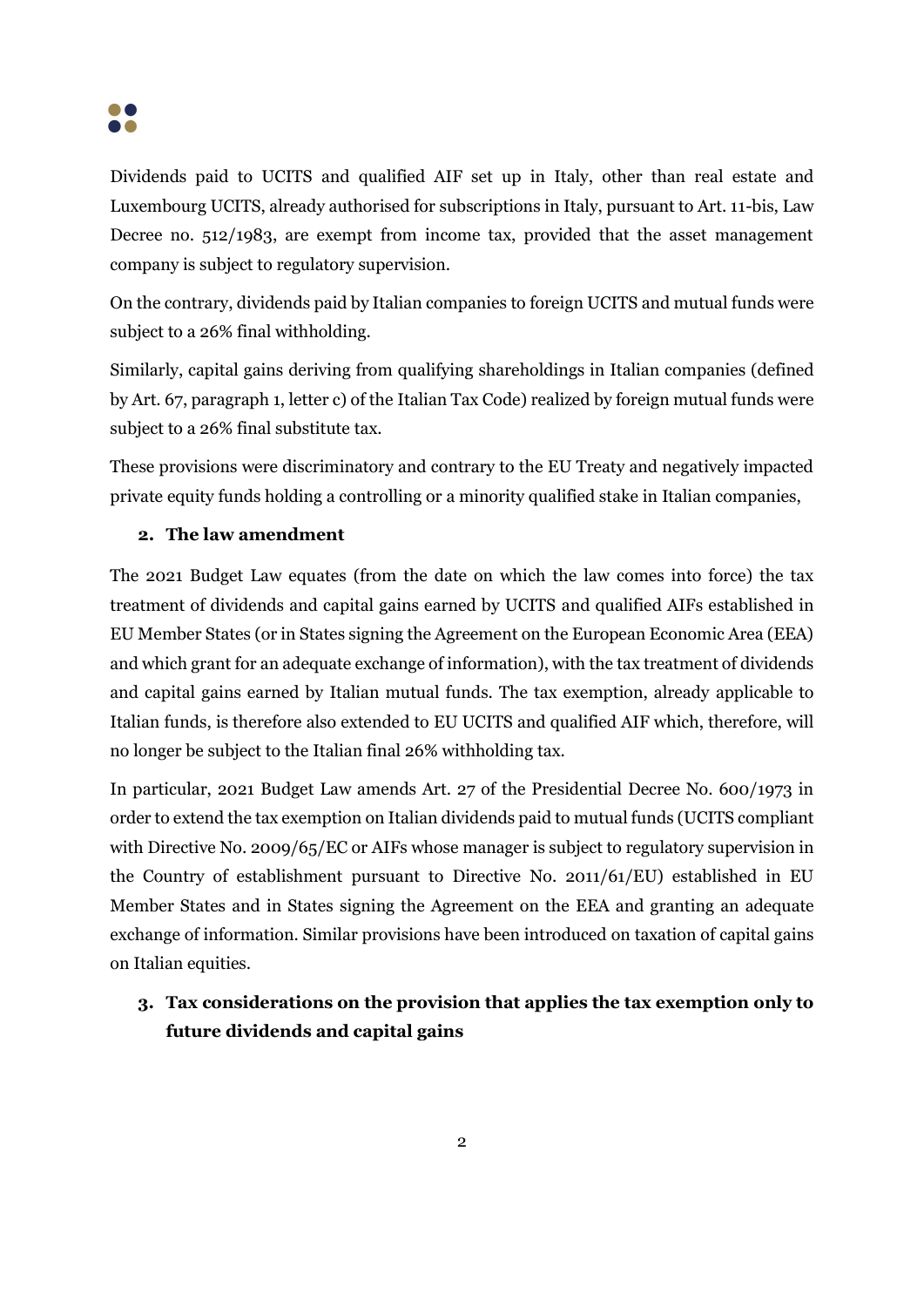

The tax regime of Italian dividends, that taxed in a different way regulated Italian mutual funds compared to European ones, integrated an infringement of the principle of free movement of capital.

In particular, the ECJ in several occasions has deemed discriminatory the domestic taxation treating UCITS established in the relevant Country differently from those established in other EU member States, declaring the related domestic provisions non-compliant with the fundamental freedoms laid down in the EU Treaty and, in particular, with the free movement of capital, as per Art. 63 TFEU (Cases C-480/16, Fidelity Funds and C-156/17, Ka Deka).

Moreover, in this respect the EU Authorities already started an investigation against Italy (EU PILOT 8105/15TAXU) and the explanatory report to the 2021 Italian Budget Law recognizes that the law amendment aims at "overcoming such differences" of tax treatment and avoid an infringement procedure.

However, the law amendment provides that the tax exemption refers only to dividends paid and capital gains arising from the date on which the law becomes enforceable.

In this regard, there are grounded arguments on the illegitimacy of the timing effectiveness of this provision, which only exempts future dividends and capital gains earned by EU qualified mutual funds. We have other cases in which the Italian law has (illegitimately) provided only for the future in circumstances of clear non-compliance of Italian tax provisions with EU Treaty and regulations.

We may recall the 2008 Budget Law which reduced, with effect only for the future, the level of taxation of dividends paid to companies established in EU member States (and in States signing the Agreement on the EEA), at the same level applicable to dividends distributed to Italian companies. The law purpose was (as in this case) to remove a discriminatory tax treatment in compliance with the EU principles of non-discrimination, freedom of establishment and free movement of capital.

The ECJ concluded that the limitation to the "retroactivity" of the amending provision was contrary to European Law (case C-540/07 of November 19, 2009), thereby confirming that the tax claims of undue taxes paid before 2008 were legitimate. Indeed, the ECJ conclusions were also confirmed by the Italian Tax Authority in the Circular n. 32/E of 8th July, 2011, that clarified the conditions and the right to obtain the tax refunds for those EU companies which timely filed the tax claims.